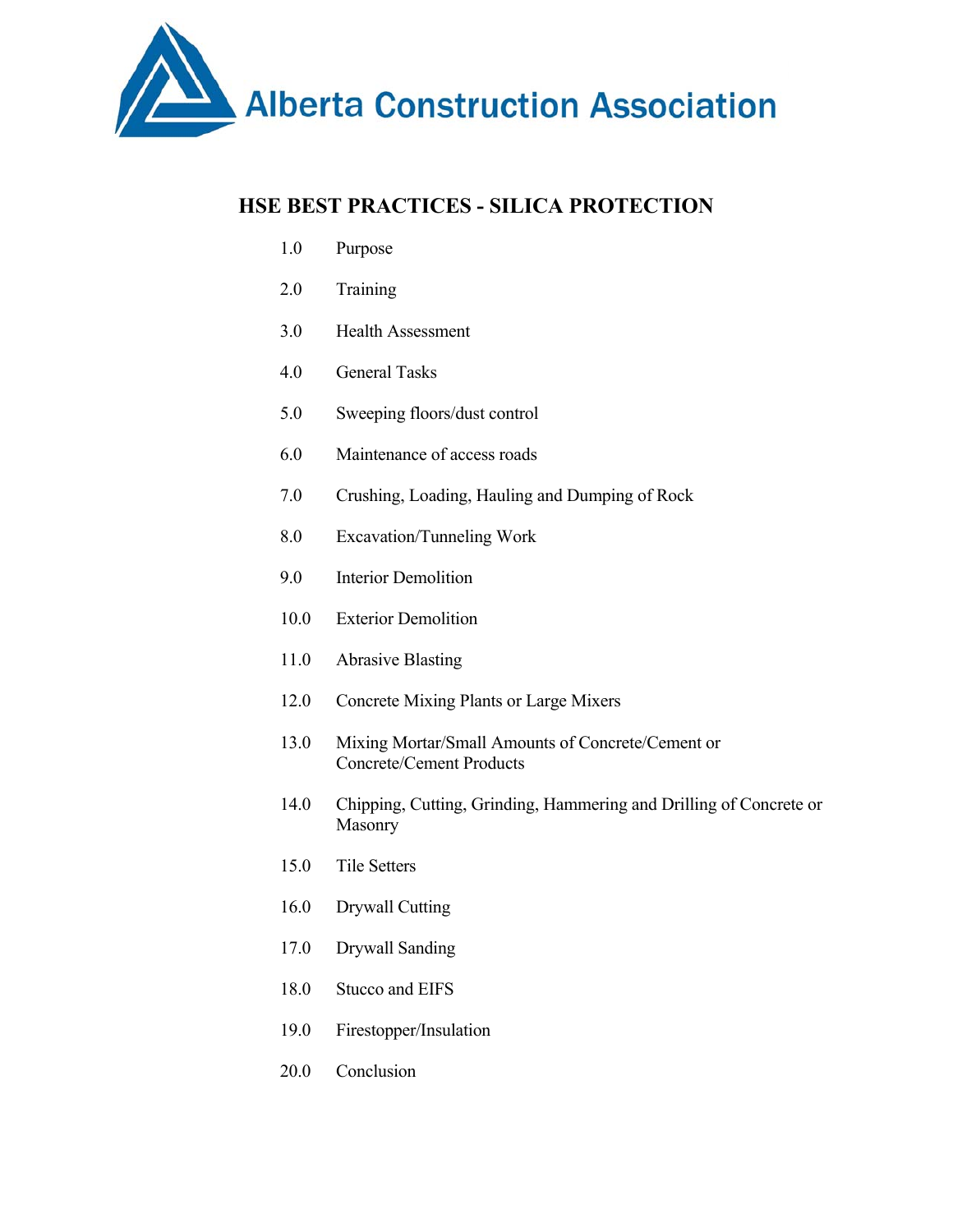#### **1.0 PURPOSE**

The purpose of this document is to provide industry best practices for various high risk Silica tasks. It is the intent of the Alberta Construction Association to distribute this to all members in order to be used to reduce exposure to Silica.

All tasks listed below should have a Silica Code of Practice completed for each task.

### **2.0 TRAINING**

 $\overline{a}$ 

Everyone involved in tasks that produce airborne silica dust, including Project Managers, Foremen, Superintendents, and workers must receive training before being assigned work. Training should address:

- How to follow a Silica Exposure Code of Practice;
- Identifying the materials and tasks that create silica hazards;
- A description of dust-generating tasks that will be undertaken and how the employer plans to control the dust (the silica Code of Practice);
- The health risks;
- Working safely with silica, including proper use of controls, protective clothing, and appropriate hygiene practices;
- How to follow a Respiratory Protection Code of Practice.

Supervisors and others responsible for health and safety must also receive training on how to implement the Silica Exposure Control plan and the Respiratory Protection Code of Practice.

### **HEALTH ASSESSMENT**<sup>1</sup>

Since there is no cure for silicosis, early detection is very important. Exposure should be minimized or eliminated if health effects are discovered. The silica-exposed worker must undergo a health assessment to provide a baseline health evaluation so that early changes to the lungs can be more easily detected.

A health assessment for silica-exposed workers consists of health history information, a chest xray, a radiologist's report, a lung function test and a physician's written interpretation and explanation of the assessment results.

The history includes identifying the worker, the employer, the worker's previous work and nonwork exposure to crystalline silica or other dusts, indications of any existing respiratory disease, smoking history and the date on which the worker had his or her most recent chest x-ray or lung function test.

The chest x-ray consists of a single back to front (postero-anterior) view of the chest. The x-ray should be interpreted by a radiologist and the resulting report sent to a physician. Digital imaging format of x-ray is being used by some radiologists. Digital imaging can be used to meet the

Page 2 of 11

<sup>&</sup>lt;sup>1</sup> Alberta Occupational Health and Safety Bulletin: CH059 – Chemical Hazards. Revised November 2009

Rev. 01 The information presented in this publication is intended for general use and may not apply to every circumstance. It is not a definitive guide to government regulations and does not relieve persons using this publication from their responsibilities under applicable legislation. Alberta Construction Association does not guarantee the accuracy of, nor assume liability for, the information presented here.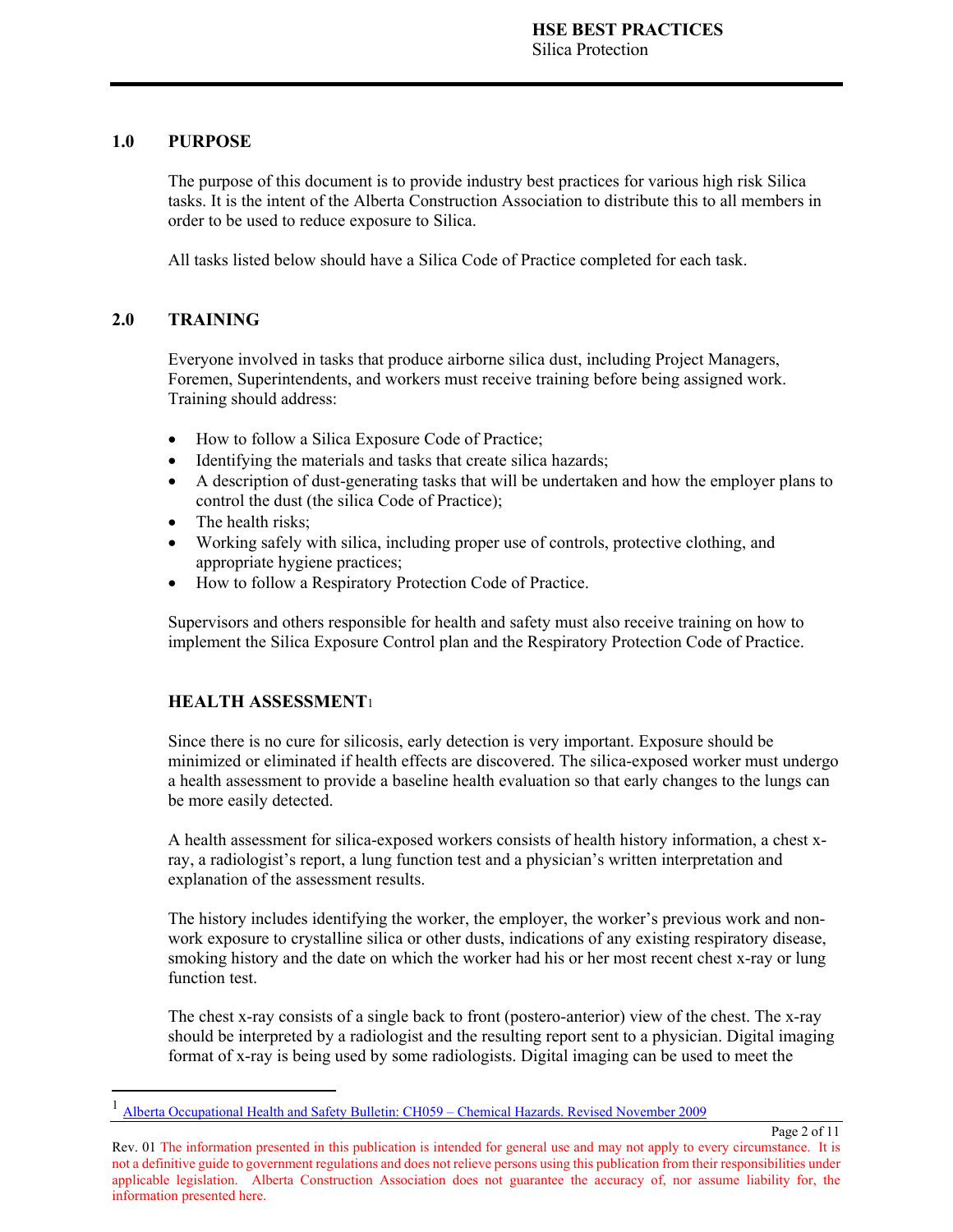requirements in the Occupational Health and Safety (OHS) Code provided the imaging facility is able to print to film when requested.

The lung function test, also called pulmonary function test, is done by a pulmonary function technician and involves measuring the volume capacity of lungs and the rate of air flow out of the lungs. The employer is responsible for ensuring that an exposed worker has a health assessment at no cost to the worker. A health assessment should be done within 30 days of a worker becoming an exposed worker (as defined in the legislation) and should be done every two years thereafter. Information in the health assessment is confidential and persons having custody of the information should ensure that it is kept confidential. 2

#### **4.0 GENERAL TASKS**

The general tasks listed below have recommended practices which the Alberta Construction Association has identified to reduce potential exposure to airborne respirable silica dust. As a member of this Association, we encourage our members to follow any of these recommendations or implement more stringent Practices to protect each Member's work force from the harmful effects of Silica.

#### **Silica areas**

It is recommended that signs are posted clearly indicating that:

- Silica is present in the area;
- Only authorized persons may enter the area, and;
- Eating, drinking and smoking are prohibited in the area.

Posted signs should:

 $\overline{a}$ 

- Be placed by the contractor working with Silica based hazards and monitored by the General and/or Prime Contractor;
- Be in a conspicuous location at access/egress locations and on the periphery of each hazardous area, as appropriate, and;
- Remain posted until the area is no longer a hazardous area.

Other general recommendations may include:

- Do not use compressed air to blow out any dust from clothing.
- Providing workers in a Silica area with protective clothing that protects street clothing worn by the worker from silica contamination;
- Vacuuming work clothes regularly as dirt and silica will accumulate onto work clothes;
- Use of clean/dirty area restrictions and containment as needed, based on hazard assessments, so that workers' street clothing is not contaminated by silica;
- Educating and communicating to workers the hazards of leaving a work site until the worker's protective clothing has been removed;
- If reusable clothing is provided to the worker, a clean area is required to change in and out of street clothing and a procedure required to either clean such clothing or replace it;

Page 3 of 11

 $2$  Alberta Occupational Health and Safety Bulletin:  $ppe001$  – Respiratory Protective Equipment: An Employer's Guide

Rev. 01 The information presented in this publication is intended for general use and may not apply to every circumstance. It is not a definitive guide to government regulations and does not relieve persons using this publication from their responsibilities under applicable legislation. Alberta Construction Association does not guarantee the accuracy of, nor assume liability for, the information presented here.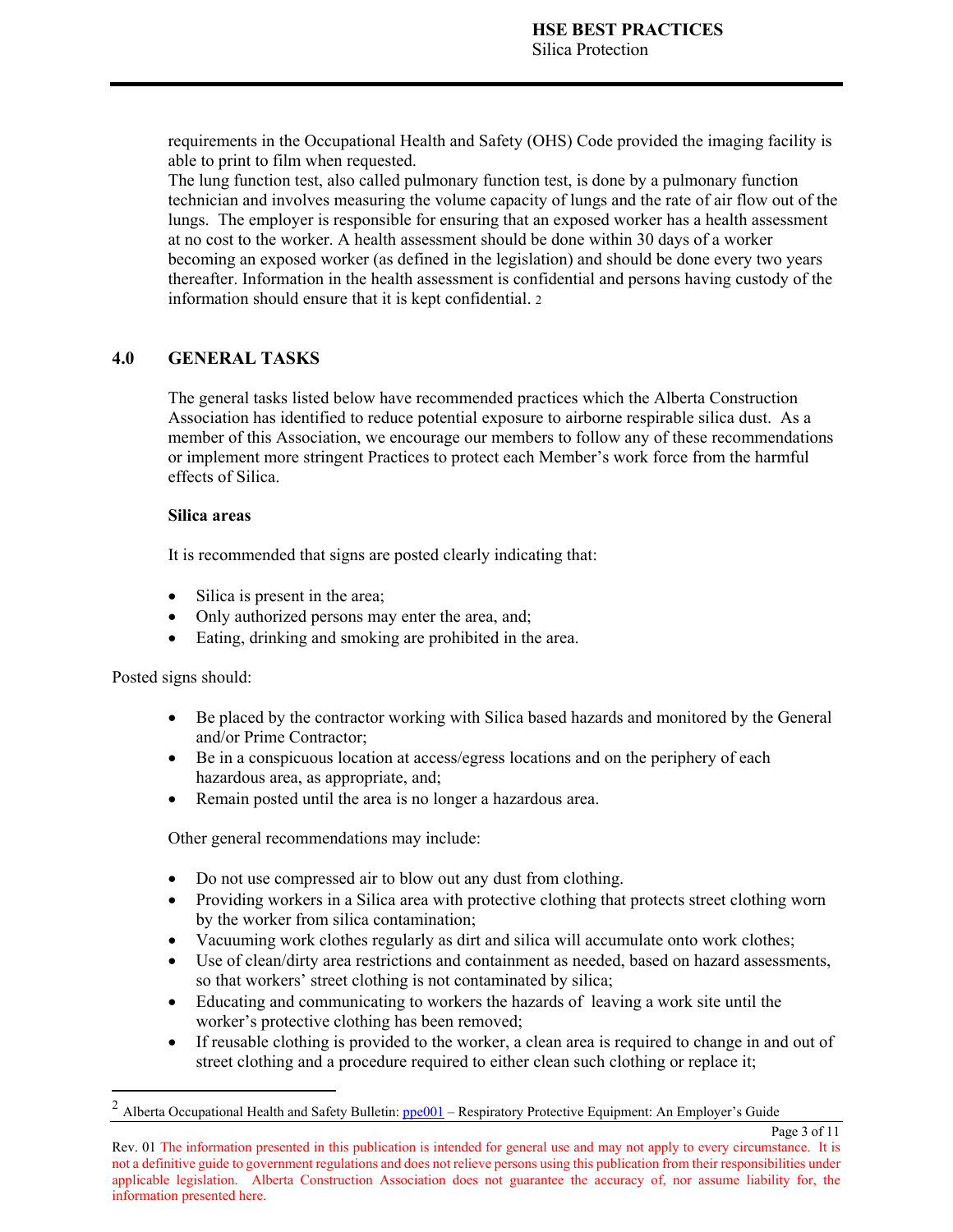- There should be a way to seal this clothing as well as procedures to open the bins and launder the soiled clothing;
- It is not the worker's responsibility to launder work clothing.

#### **5.0 SWEEPING FLOORS/DUST CONTROL**

Sweeping tasks will vary based on the work area, the dust/dirt levels on the surface in question, and whether indoors or outdoors. Being outdoors does not mitigate exposure to Silica and in fact may increase exposure (i.e. dirt roads combined with wind and/or activities around the work site). The following options may include:

- Mopping floors or wet sweeping and disposing of the water, if water is readily available;
- Use of a sweeping compound along with a properly fitted appropriate Respiratory Protection Equipment, (suggest a half mask respirator with P100 filter or P100 paper respirator) based on your company's Respiratory Code of Practice;
- Methods to properly bag the dust remains should be in place along with a properly fitted appropriate Respiratory Protection (see above);
- Use of a High Efficiency Particulate Air HEPA vacuum with a properly fitted appropriate Respiratory Protection Equipment (see above),based on your company's Respiratory Code of Practice;
- Procedures to maintain the vacuum and change the filters should be in place and documented;
- Considering the use of water misting/atomizers whenever possible to control dust.

Under no circumstances shall a compressor be used to blow around dust or be used to clean off a worker's clothing.

#### **6.0 MAINTENANCE OF ACCESS ROADS**

Roads used in construction are often unpaved. In these cases, the following is recommended:

- The cabs of all equipment within the area should have a positive ventilation system and filtration unit with the cabs and windows of such vehicles should be shut during operation;
- Maintenance of filters/ventilation systems must follow manufacturer's specifications;
- Wet spraying of all dirt roads on the construction site, with particular attention to generally windy work areas. More attention will be required on busy dirt and gravel construction roads;
- Other spraying methods (i.e. oil/chemical spraying) may also be used, ensuring that any new hazards are controlled as per the SDS/MSDS.

### **7.0 CRUSHING, LOADING, HAULING AND DUMPING OF ROCK/GRAVEL/SAND**

A high level of exposure exists with any of these activities. These may require the following:

Page 4 of 11

• Consider the use of wet water (or oil/chemical) spraying to control dusty areas;

Rev. 01 The information presented in this publication is intended for general use and may not apply to every circumstance. It is not a definitive guide to government regulations and does not relieve persons using this publication from their responsibilities under applicable legislation. Alberta Construction Association does not guarantee the accuracy of, nor assume liability for, the information presented here.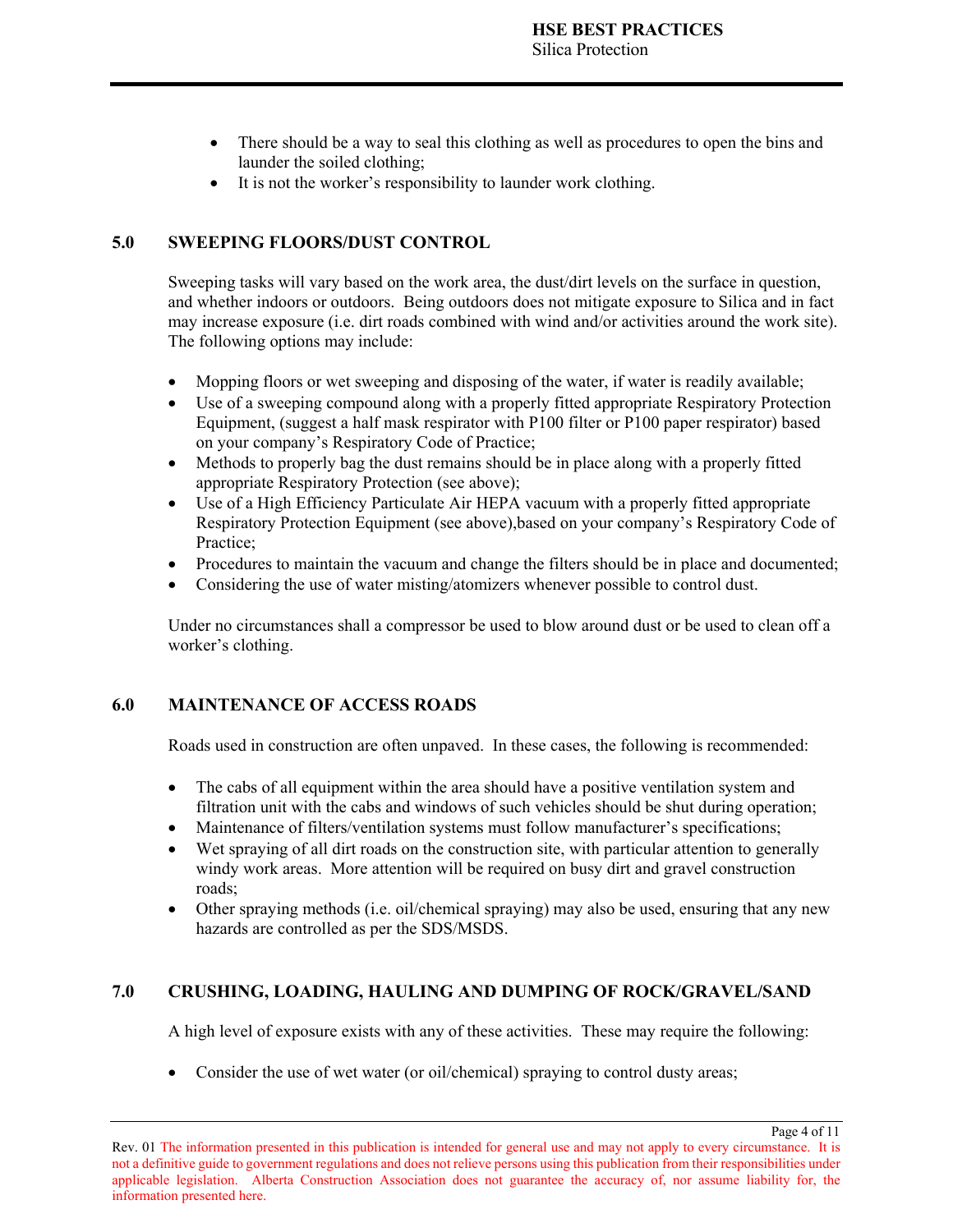- The cabs of all equipment within the area should have a positive ventilation system and filtration unit with the cabs and windows of such vehicles should be shut during operation;
- Maintenance of filters/ventilation systems must follow manufacturer's specifications;
- Loads must be covered and may also need water misting for longer hauls;
- Work area may need water misting to reduce dust for non-operators.

#### **8.0 EXCAVATION/TUNNELING WORK**

Although mainly an outdoor/underground activity, these tasks vary in exposure levels to respirable silica but usually create dust that could cause exposure. The following are recommended:

Excavations:

- The cabs of all equipment (including passenger trucks) within the area should have a positive ventilation system and filtration unit with the cabs and windows of such vehicles should be shut during operation;
- Maintenance of filters/ventilation systems must follow manufacturer's specifications;
- Loads must be covered and may also need water misting for longer hauls;
- Based on the hazard assessment, workers within the work area, outside of sealed machinery, may require appropriate respirators and filters;
- Work area may need water misting to reduce dust for non-operators;

Tunneling:

- The cabs of all equipment (including passenger trucks) within the area should have a positive ventilation system and filtration unit with the cabs and windows of such vehicles should be shut during operation;
- Maintenance of filters/ventilation systems must follow manufacturer's specifications;
- Tunnel ventilation system must be set up to move air as per legislation;
- Confined Space requirements, Emergency response procedures and air monitoring are required;
- Based on the hazard assessment, workers within the work area, outside of sealed machinery, may require appropriate respirators and filters;
- Loads must be covered and may also need water misting for longer hauls;

#### **9.0 INTERIOR DEMOLITION**

May create high levels of exposure, generating dust, silica and asbestos requiring a thorough Building Hazardous Materials Hazard Assessment and additional Codes of practice. Some, but not all, are recommended for interior demolition:

- Create an enclosed area;
- Signage indicating Demolition area Hazardous Area
- Wet cut whenever possible;
- Dry cut as a secondary method, with the use of appropriate Respiratory Protection Equipment (suggest a half mask respirator with P100 filter or P100 paper respirator), based on your company's Respiratory Code of Practice;

Page 5 of 11

Rev. 01 The information presented in this publication is intended for general use and may not apply to every circumstance. It is not a definitive guide to government regulations and does not relieve persons using this publication from their responsibilities under applicable legislation. Alberta Construction Association does not guarantee the accuracy of, nor assume liability for, the information presented here.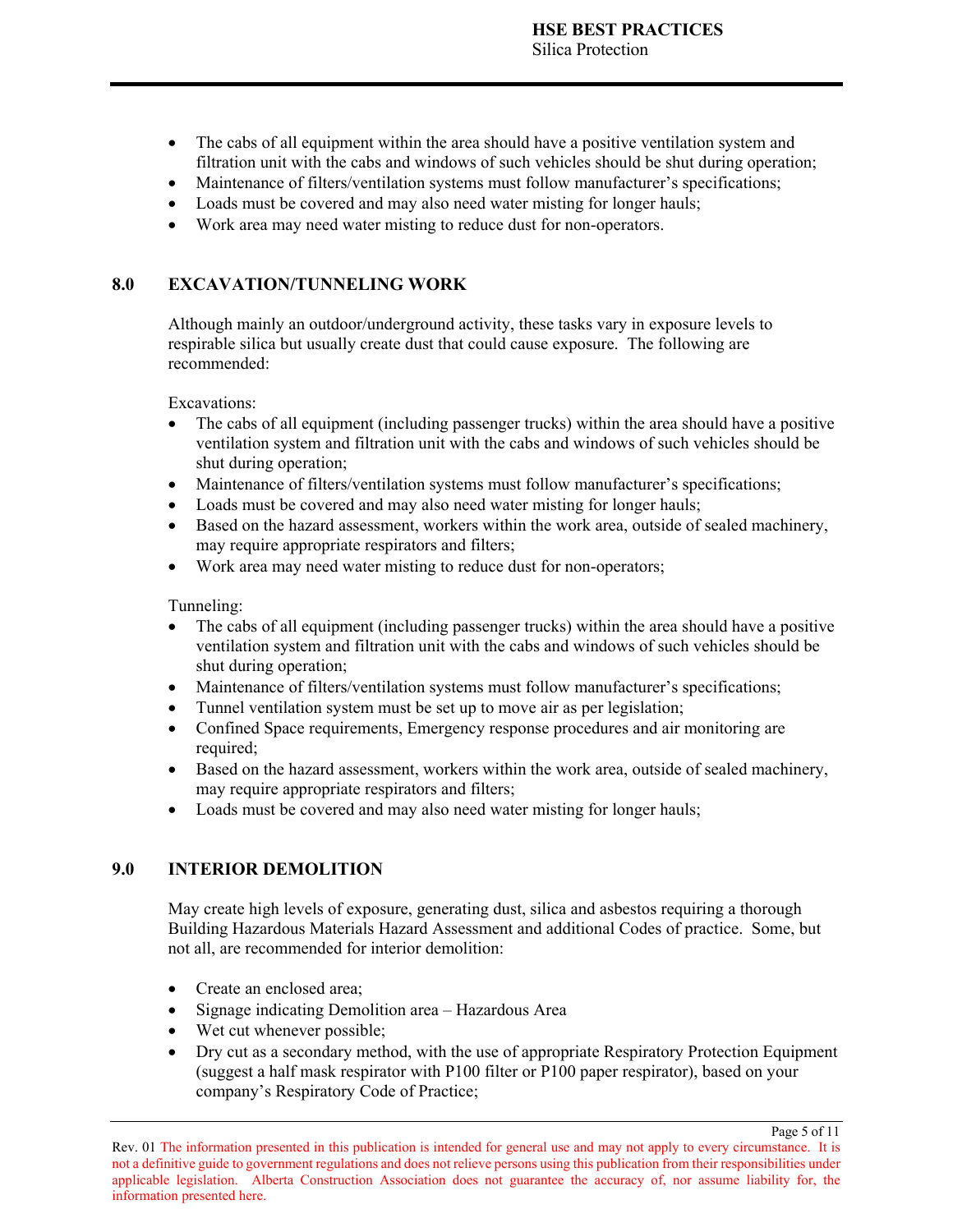- Ensure housekeeping is maintained throughout the work shift;
- Use Wet Dust Suppression and/or;
- Restrict/isolate work area and set up signage;
- Ventilation with filtration can be used to discharge dusty air to an outdoor unoccupied space;
- Removal of materials should be taken to approved facilities;
- Attention to clothing requirements/procedures mentioned in section 4.0;
- Schedule tasks after hours.

#### **10.0 EXTERIOR DEMOLITION**

Regardless of outdoor conditions, demolition exposes both the worker and the surrounding areas to Silica levels that have been known to exceed limits. As with all demolition, this requires a thorough Building Hazardous Materials Hazard Assessment and an additional Codes of Practice. The recommendations are similar to hauling outdoors or excavating, but also require:

- Signage indicating Demolition area Hazardous Area
- Water/oil or chemical spraying of demolition area;
- The cabs of all equipment within the area should have a positive ventilation system and filtration unit with the cabs and windows of such vehicles should be shut during operation;
- Maintenance of filters/ventilation systems must follow manufacturer's specifications;
- Loads must to be covered (e.g. tarps) and may also need water misting for longer hauls;
- Removal of materials should be taken to approved facilities;
- Schedule tasks after hours, if practicable.

### **11.0 ABRASIVE BLASTING**

Regardless of the abrasive material used (Silica versus substituted low/non-Silica product); this task may create high levels of airborne respirable silica. The recommendations will vary based on blasting type (permanent or temporary) and may require more than listed here. Key points for blasting are:

- Code of practice to identify hazards, blasting medium used and ensure all controls are in place;
- Refer to SDS / MSDS of the product(s) being used and/or worked with;
- Consider substitution to wet blasting, dry ice or shell techniques;
- Restrict access to prohibited area;
- Enclose work area with temporary or permanent hoods/hoardings/tents;
- Signage indicating Hazardous Area
- Ensure housekeeping is maintained throughout the work shift;
- Use of appropriate respiratory equipment. This may include appropriate Respiratory Protection Equipment (supplied-air respirator equipped with a hood or helmet and operated in a continuous-flow mode. For example, type CE abrasive-blasting respirators operated in the continuous-flow mode), based on your company's Respiratory Code of Practice. Blasting hoods do not provide adequate protection;
- Appropriate clean up of all materials to an approved facility;
- Schedule tasks after hours, if practicable.

Page 6 of 11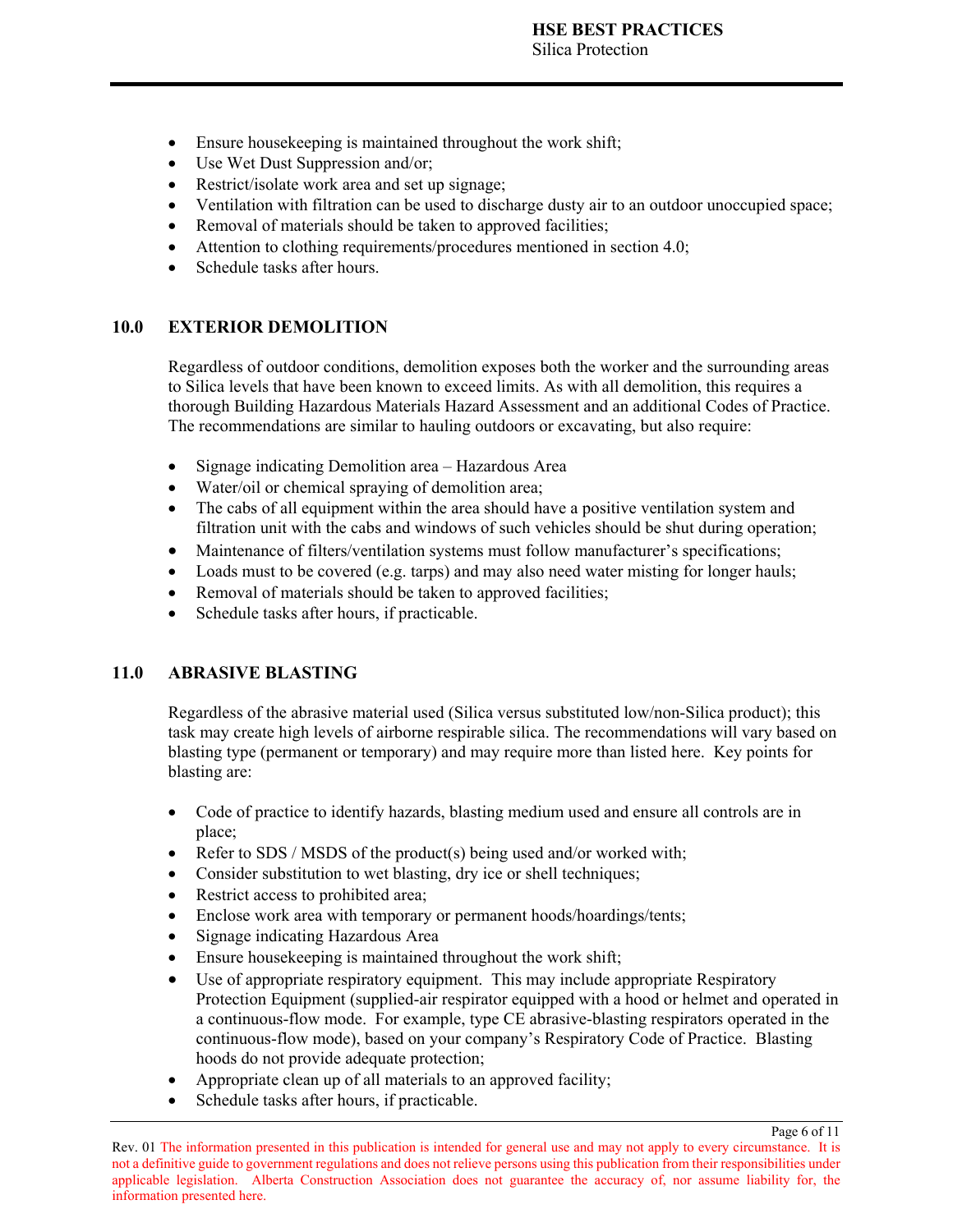### **12.0 CONCRETE MIXING PLANTS OR LARGE MIXERS**

A high level of exposure exists when setting up temporary concrete mixing plants or large mixers.

NOTE: This practice is only intended for temporary construction items. For information on Concrete batch plants, please consult the plant's practices.

For temporary construction mixing plants/mixers, you should include the following:

- Refer to SDS / MSDS of the products being used;
- Create an enclosed or partially enclosed area;
- Signage indicating Hazardous Area;
- Wear appropriate Respiratory Protection Equipment(suggest a half mask respirator with P100 filter or P100 paper respirator), based on your company's Respiratory Code of Practice;
- Set up as per manufacturer's recommendations;
- Filtration systems, if included, should be maintained;
- The cabs of Mobile equipment moving within these areas should have a positive ventilation system and filtration unit with the cabs and windows of such vehicles should be shut during operation;
- Maintenance of filters/ventilation systems must follow manufacturer's specifications;
- Clean up a spilled dry or wet byproduct as mentioned in the general requirements;
- Assessing the need for a work clothing procedure to be in place before leaving sanding area, as mentioned in section 4.0;
- Take down the enclosed area.

## **13.0 MIXING MORTAR/SMALL AMOUNTS OF CONCRETE/CEMENT OR CONCRETE/CEMENT PRODUCTS**

Attention should be taken when mixing small amounts of mortar or concrete products by hand. The following are recommended:

- Refer to SDS / MSDS of the product(s) being used;
- Create an enclosed or partially enclosed area;
- Signage indicating Hazardous Area;
- Wear appropriate Respiratory Protection Equipment (suggest a half mask respirator with P100 filter or P100 paper respirator), based on your company's Respiratory Code of Practice;
- Cut bag within enclosure and seal remainder of bag;
- Clean up a spilled dry or wet byproduct as mentioned in the general requirements;
- Respiratory protection not required when handling the wet mortar;
- Ensure a work clothing procedure is in place before leaving sanding area, as mentioned in section 4.0:
- Take down the enclosed area.

Page 7 of 11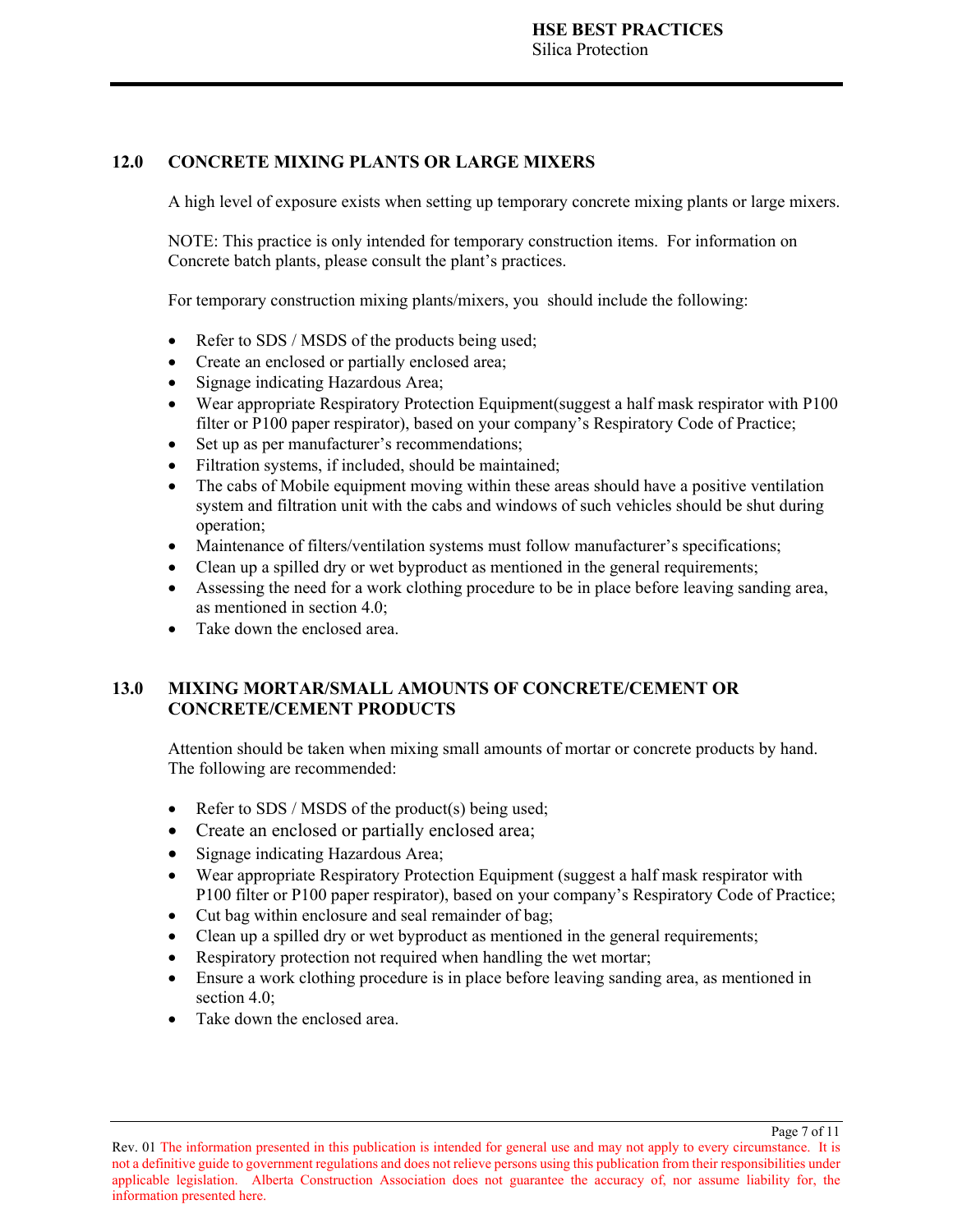### **14.0 CHIPPING, CUTTING, GRINDING, HAMMERING AND DRILLING OF CONCRETE OR MASONRY**

Various concrete tasks, typically done in remediation work, expose the workers to varying degrees of exposure levels which change depending on the area of work, dust levels in and around the work area and whether indoors or outdoors (i.e. dirt roads combined with wind and/or activities around the work site). The following are recommended:

- Refer to SDS / MSDS of the product(s) being used;
- Use of wet coring and drilling tools whenever possible. The use of appropriate Respiratory Protection Equipment (suggest a half mask respirator with P100 filter or P100 paper respirator), based on your company's Respiratory Code of Practice, will still be required;
- Hoarding work areas to prevent Silica dust from becoming airborne to other work areas. Local exhaust ventilation (LEV) with filtration will also be required;
- When hoarding is not possible and area is remote to other workers, the use of dustless power tools which have attachments to a HEPA vacuum system can be used. The use of an appropriate Respiratory Protection Equipment (suggest a half mask respirator with P100 filter or P100 paper respirator), based on your company's Respiratory Code of Practice, will still be required;
- HEPA vacuums, replacement of filters and bags must follow manufacturer's specifications. Visual inspection of the HEPA vacuum are required prior to use and repeated prior to restarting the task after breaks or personnel changes. They require routine cleaning or disposal of prefilters;
- Use vacuums or wet sweeping to clean up concrete slurry.

In both options, you will require:

 Assessing the need for a work clothing procedure to be in place before leaving sanding area, as mentioned in section 4.0;

### **15.0 TILE SETTING**

Attention should be taken when mixing small amounts of mortar or concrete/cement products by hand. The following are recommended:

- Refer to SDS / MSDS of the product(s) being used;
- Create an enclosed or partially enclosed area;
- Signage indicating Hazardous Area;
- Wear appropriate Respiratory Protection Equipment (suggest a half mask respirator with P100 filter or P100 paper respirator), based on your company's Respiratory Code of Practice;
- Cut bag within enclosure and seal remainder of bag;
- Ensure housekeeping is maintained throughout the work shift;
- Take down the enclosed area;
- Always wet cut tile;
- Respiratory protection not required when handling the wet mortar;
- When using power tools to trim, have tools with attachments to a HEPA filtration System.

Page 8 of 11

Rev. 01 The information presented in this publication is intended for general use and may not apply to every circumstance. It is not a definitive guide to government regulations and does not relieve persons using this publication from their responsibilities under applicable legislation. Alberta Construction Association does not guarantee the accuracy of, nor assume liability for, the information presented here.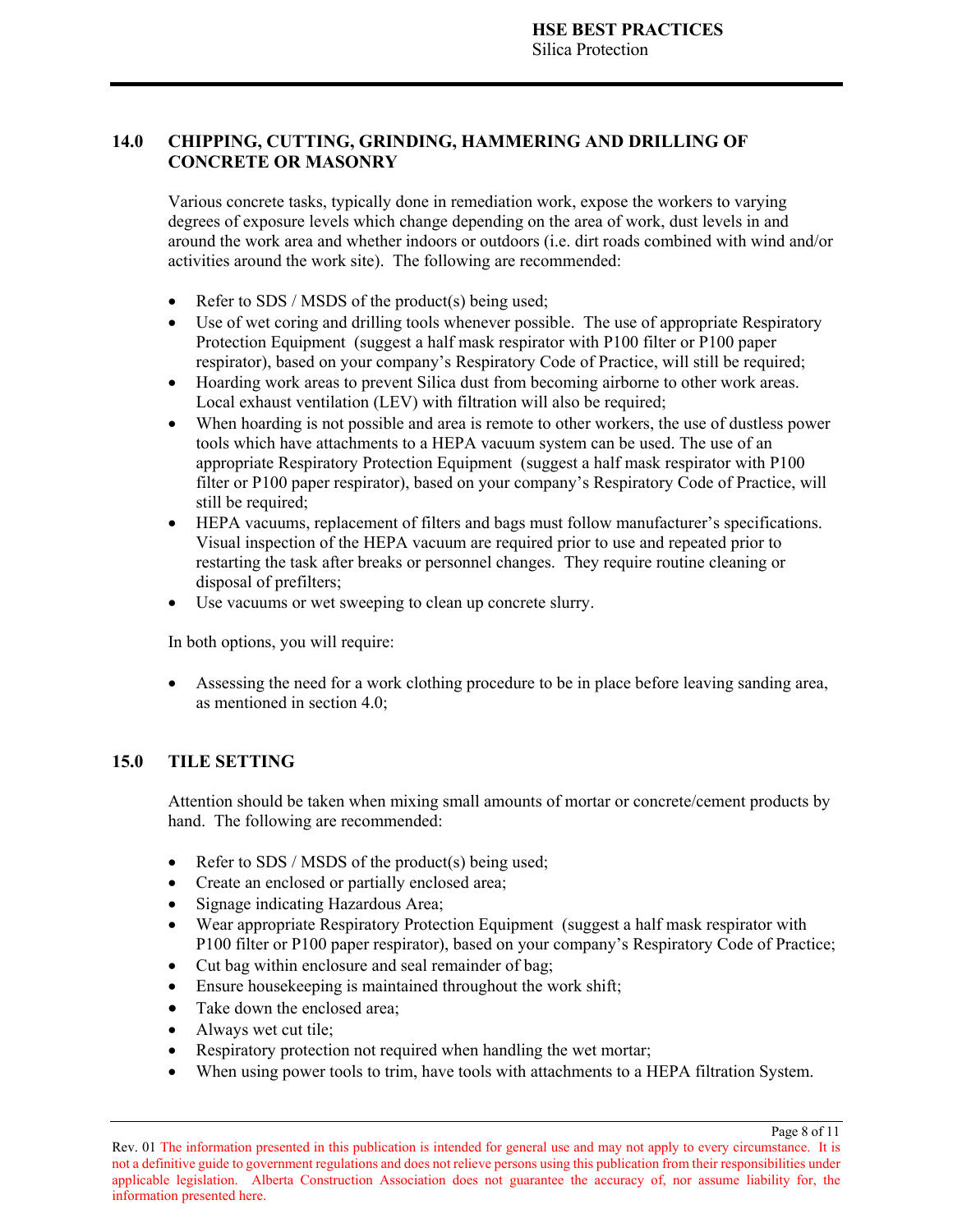### **16.0 DRYWALL CUTTING**

It is important to note that the dust left behind will cause potential silica exposure for other trades. The following are recommended:

- Enclose or partially enclose work areas;
- Wet sweep or Vacuum with HEPA systems often;
- HEPA vacuums, replacement of filters and bags must follow manufacturer's specifications. Visual inspection of the HEPA vacuum are required prior to use and repeated prior to restarting the task after breaks or personnel changes. They require routine cleaning or disposal of prefilters;
- Ensure housekeeping is maintained throughout the work shift;
- Assessing the need for a work clothing procedure to be in place before leaving sanding area, as mentioned in section 4.0;

### **17.0 DRYWALL SANDING**

Sanding, even with the most competent tradesperson, is another potential silica risk generating activity. The following are recommended:

- Enclose work areas;
- Machine sand, when practicable, using attachments to a HEPA Filtration System (dustless tools);
- Hand sand using appropriate Respiratory Protection Equipment (suggest a half mask respirator with P100 filter or P100 paper respirator), based on your company's Respiratory Code of Practice;
- Ensure housekeeping is maintained throughout the work shift;
- Remove drywall dust, through wet sweeping or HEPA vacuuming, and pieces and seal in bags;
- HEPA vacuums, replacement of filters and bags must follow manufacturer's specifications. Visual inspection of the HEPA vacuum are required prior to use and repeated prior to restarting the task after breaks or personnel changes. They require routine cleaning or disposal of prefilters;
- Respiratory protection not required when handling the wet drywall mud;
- Ensure a work clothing procedure is in place before leaving sanding area, as mentioned in section 4.0.

### **18.0 STUCCO AND EIFS**

Attention should be taken when mixing small amounts of mortar or concrete/cement products by hand. The following are recommended:

- Refer to SDS / MSDS of the product(s) being used;
- Mix product in an enclosed area;
- Wear appropriate Respiratory Protection Equipment, (suggest a half mask respirator with P100 filter or P100 paper respirator) based on your company's Respiratory Code of Practice;

Page 9 of 11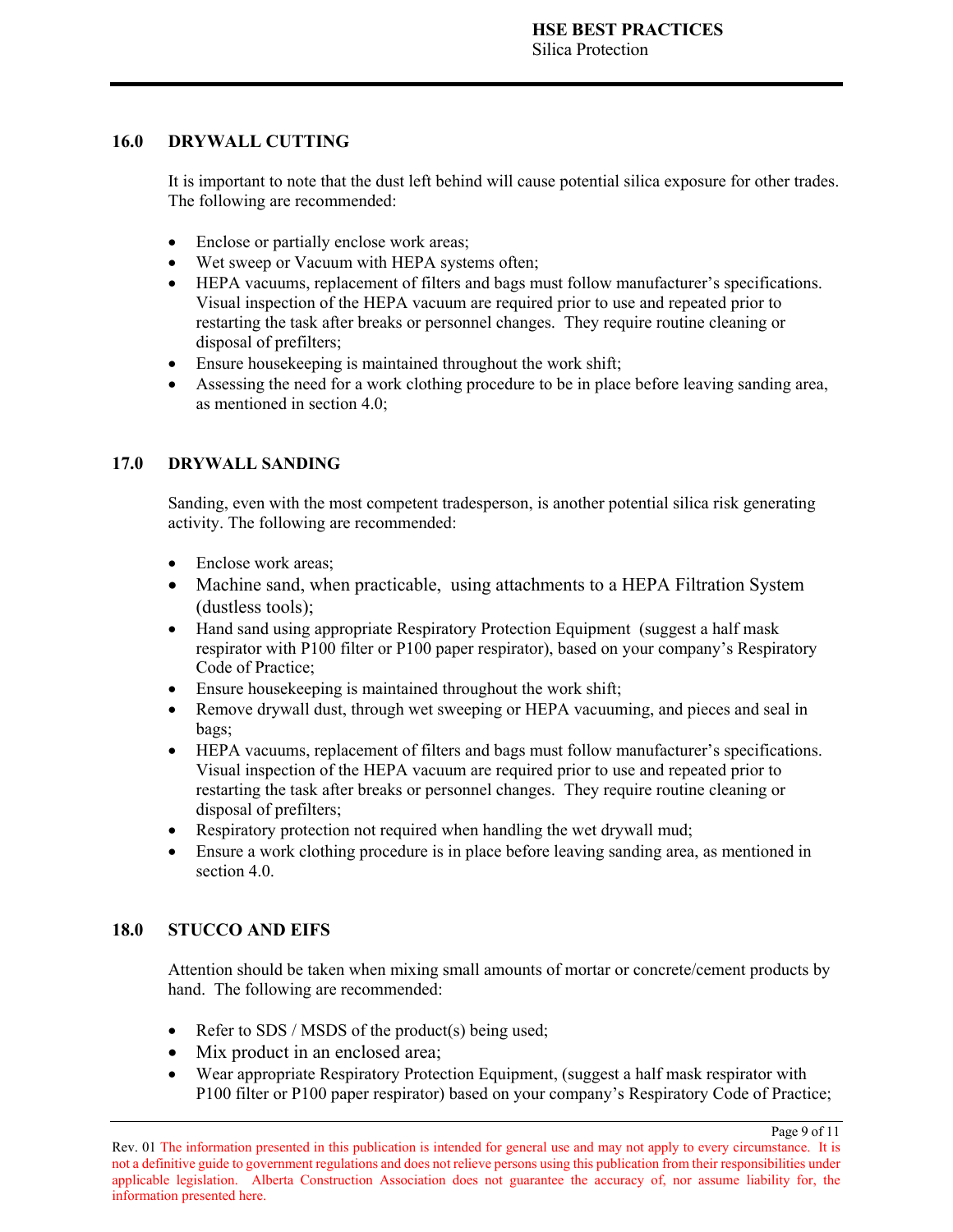- Cut bag within enclosure and seal remainder of bag;
- Mix product as per manufacturer's instructions and use product in wet state;
- Ensure housekeeping is maintained throughout the work shift;
- HEPA vacuums, replacement of filters and bags must follow manufacturer's specifications. Visual inspection of the HEPA vacuum are required prior to use and repeated prior to restarting the task after breaks or personnel changes. They require routine cleaning or disposal of prefilters;
- Respiratory protection not required when handling the wet product(s);
- Assessing the need for a work clothing procedure to be in place before leaving sanding area, as mentioned in section 4.0;
- Clean up a spilled dry or wet byproduct as mentioned in the general requirements.

### **19.0 FIRESTOPPER/INSULATION PRODUCTS**

Both firestopping and various insulation products have varying amounts of silica. There are opportunities to use low/non-silica products in many cases, based on the application required. When hand mixed products such as many firestopping materials, there may be increased exposure to silica. The following are recommended:

#### **Hand Mixing Firestopping products:**

- Refer to SDS / MSDS of the product(s) being used;
- Create an enclosed or partially enclosed area;
- Signage indicating Hazardous Area;
- Wear appropriate Respiratory Protection Equipment (suggest a half mask respirator with P100 filter or P100 paper respirator) , based on your company's Respiratory Code of Practice;
- Ensure housekeeping is maintained throughout the work shift;
- Remove dust/remaining product, through wet sweeping or HEPA vacuuming, and pieces and seal in bags;
- HEPA vacuums, replacement of filters and bags must follow manufacturer's specifications. Visual inspection of the HEPA vacuum are required prior to use and repeated prior to restarting the task after breaks or personnel changes. They require routine cleaning or disposal of prefilters;
- Ensure a work clothing procedure is in place before leaving sanding area, as mentioned in section 4.0:
- Take down the enclosed area.